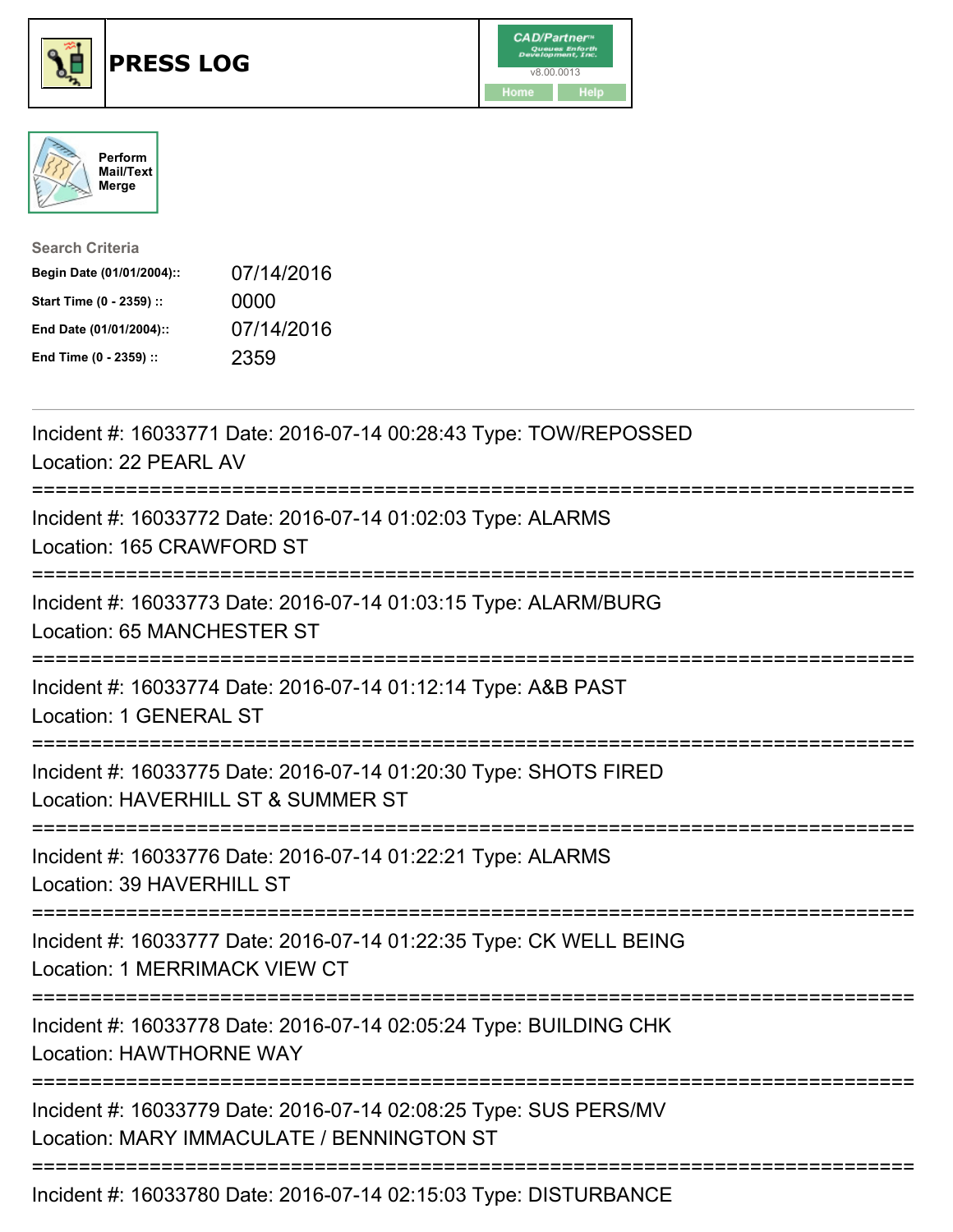| Location: MARKET ST & S UNION ST                                                                                  |
|-------------------------------------------------------------------------------------------------------------------|
| Incident #: 16033781 Date: 2016-07-14 02:18:20 Type: SUS PERS/MV<br>Location: 0 BENNINGTON ST                     |
| Incident #: 16033782 Date: 2016-07-14 02:34:01 Type: DOMESTIC/PROG<br>Location: 11 LAWRENCE ST #506               |
| Incident #: 16033783 Date: 2016-07-14 02:42:01 Type: ALARM/BURG<br>Location: RAINBOW APPAREL / 67 WINTHROP AV #C  |
| Incident #: 16033784 Date: 2016-07-14 02:42:02 Type: M/V STOP<br>Location: LEBANON ST & WHITE ST                  |
| Incident #: 16033785 Date: 2016-07-14 02:56:19 Type: M/V STOP<br>Location: NORTH PARRISH AND OSGOOD ST            |
| Incident #: 16033786 Date: 2016-07-14 03:18:29 Type: BUILDING CHK<br><b>Location: HAWTHORNE WAY</b>               |
| Incident #: 16033787 Date: 2016-07-14 03:28:28 Type: BUILDING CHK<br>Location: JHON MULTISERVICES / 338 LOWELL ST |
| Incident #: 16033788 Date: 2016-07-14 03:29:55 Type: BUILDING CHK<br>Location: 185 S BROADWAY                     |
| Incident #: 16033789 Date: 2016-07-14 03:31:53 Type: BUILDING CHK<br>Location: RENT A CENTER / 700 ESSEX ST       |
| Incident #: 16033790 Date: 2016-07-14 03:33:38 Type: B&E/MV/PAST<br>Location: 128 ABBOTT ST FL 1                  |
| Incident #: 16033791 Date: 2016-07-14 03:39:46 Type: M/V STOP<br>Location: HAVERHILL ST & RAILROAD ST             |
| Incident #: 16033792 Date: 2016-07-14 03:43:51 Type: M/V STOP<br>Location: HAVERHILL ST & MARGIN ST               |
| Incident #: 16033793 Date: 2016-07-14 03:50:52 Type: M/V STOP<br>Location: S UNION ST & SALEM ST                  |
| Incident #: 16033794 Date: 2016-07-14 04:46:16 Type: DOMESTIC/PROG                                                |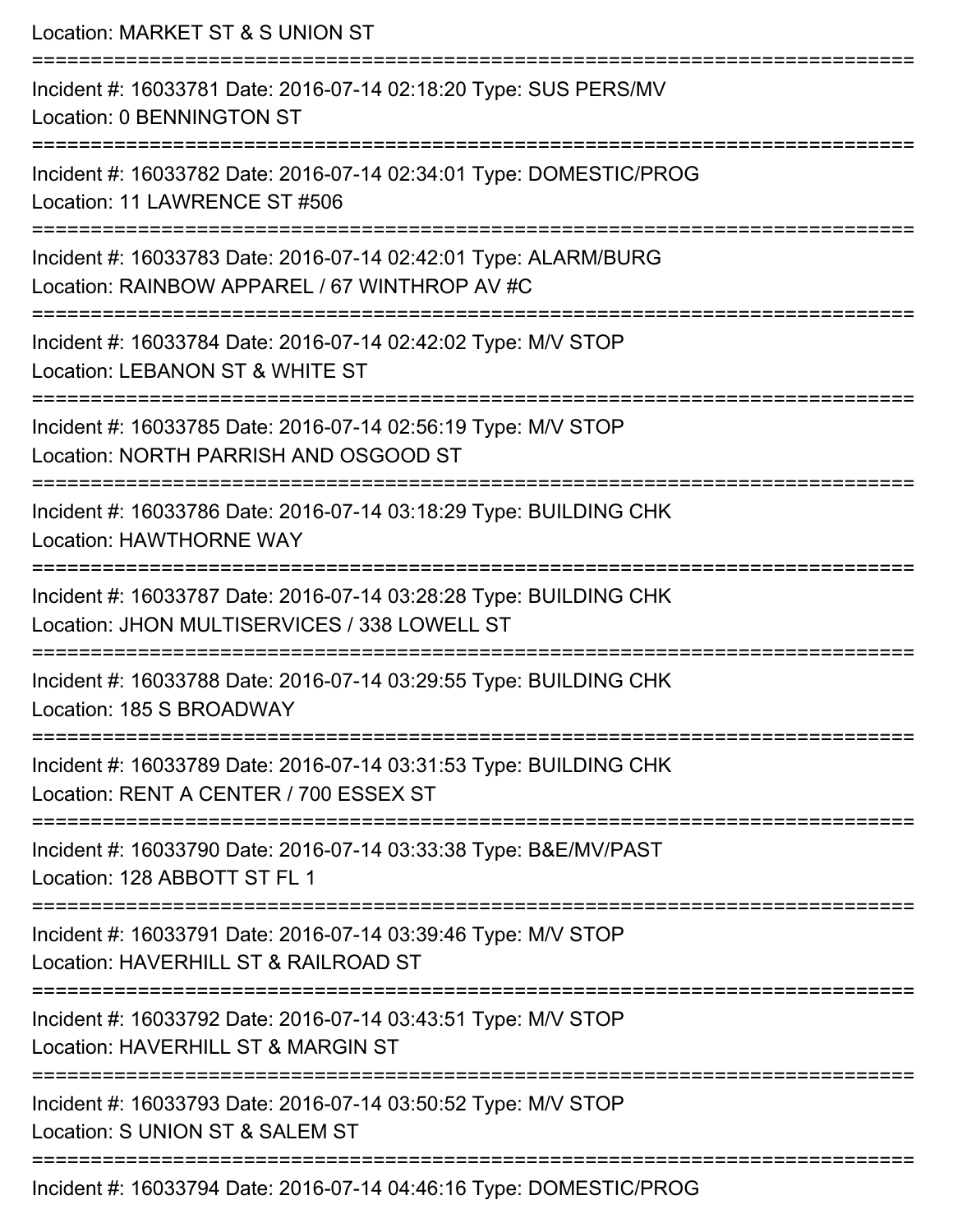| Incident #: 16033795 Date: 2016-07-14 05:37:01 Type: ALARM/BURG<br>Location: STAR PARKING / 2 LAWRENCE ST    |
|--------------------------------------------------------------------------------------------------------------|
| Incident #: 16033796 Date: 2016-07-14 05:39:15 Type: SUS PERS/MV<br><b>Location: LEBANON ST</b>              |
| Incident #: 16033797 Date: 2016-07-14 05:47:28 Type: B&E/MV/PAST<br>Location: 107 ARLINGTON ST               |
| Incident #: 16033798 Date: 2016-07-14 06:04:28 Type: RECOV/STOL/MV<br>Location: 21 RHINE ST                  |
| Incident #: 16033799 Date: 2016-07-14 06:14:09 Type: STOL/MV/PAS<br>Location: 34 LYNN ST                     |
| Incident #: 16033800 Date: 2016-07-14 07:03:44 Type: PARK & WALK<br>Location: 0 BROADWAY                     |
| Incident #: 16033801 Date: 2016-07-14 07:21:57 Type: CLOSE STREET<br>Location: ALMA ST & ERVING AV           |
| Incident #: 16033802 Date: 2016-07-14 07:23:19 Type: CLOSE STREET<br>Location: LAWRENCE ST & PARK ST         |
| Incident #: 16033803 Date: 2016-07-14 07:24:57 Type: ALARM/BURG<br>Location: GOOD SHEPARD / 412 HAMPSHIRE ST |
| Incident #: 16033804 Date: 2016-07-14 07:42:44 Type: M/V STOP<br>Location: CANAL ST & MILL ST                |
| Incident #: 16033805 Date: 2016-07-14 08:05:09 Type: M/V STOP<br>Location: APPLETON ST & METHUEN ST          |
| Incident #: 16033806 Date: 2016-07-14 08:27:05 Type: CK WELL BEING<br>Location: 30 DRACUT ST                 |
| Incident #: 16033807 Date: 2016-07-14 08:34:10 Type: SUS PERS/MV<br>Location: COURTHOUSE / APPLETON ST       |
| Incident #: 16033808 Date: 2016-07-14 08:40:07 Type: MAL DAMAGE                                              |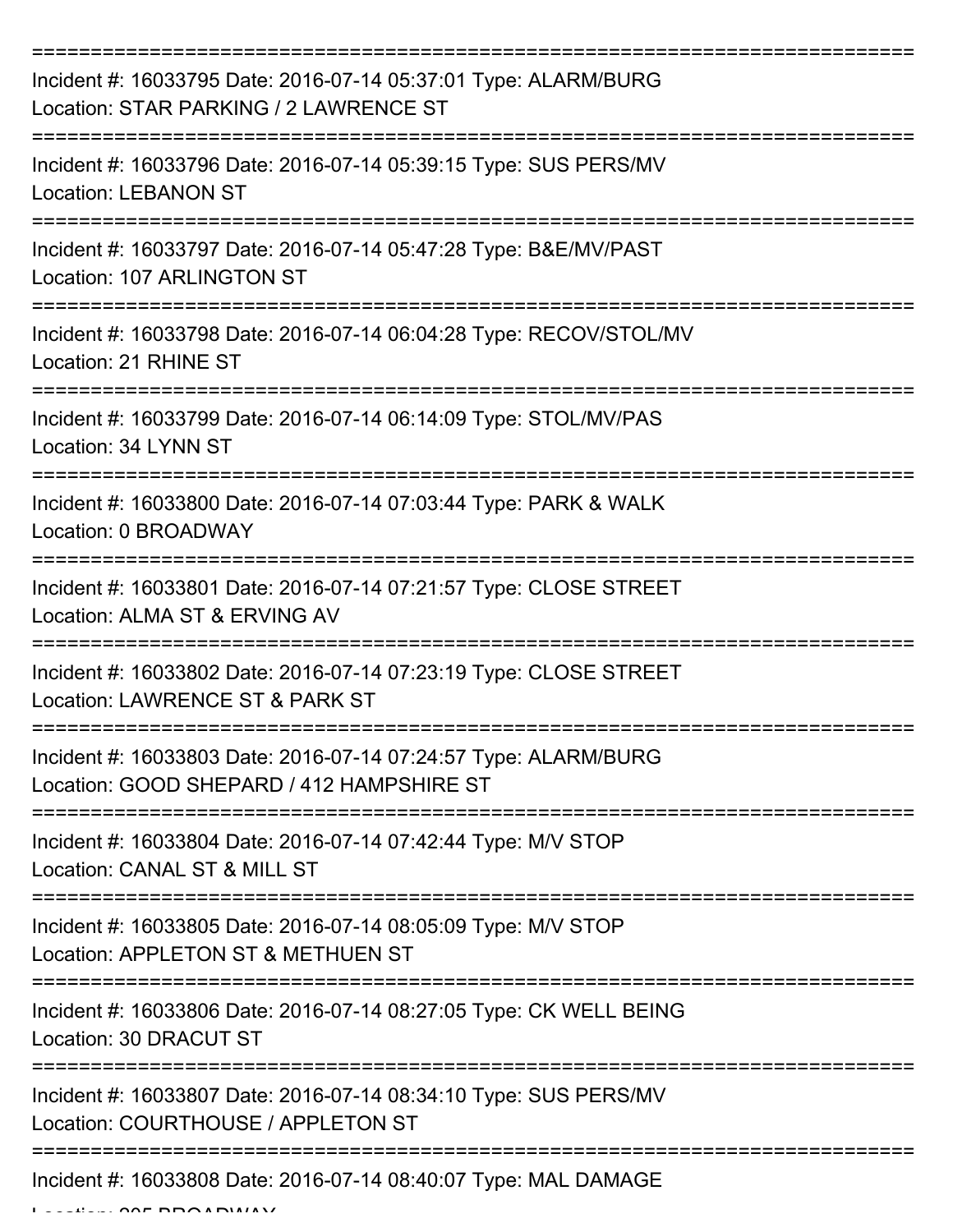| Incident #: 16033809 Date: 2016-07-14 08:43:06 Type: MAL DAMG PROG<br>Location: 35 BERKELEY ST #A                                           |
|---------------------------------------------------------------------------------------------------------------------------------------------|
| Incident #: 16033810 Date: 2016-07-14 08:47:57 Type: ALARMS<br>Location: 67 WINTHROP AV                                                     |
| Incident #: 16033811 Date: 2016-07-14 08:52:32 Type: STOL/MV/PAS<br>Location: 693 ESSEX ST                                                  |
| Incident #: 16033812 Date: 2016-07-14 08:58:39 Type: KEEP PEACE<br>Location: 2 MUSEUM SQ #1104                                              |
| Incident #: 16033813 Date: 2016-07-14 09:02:00 Type: MAL DAMAGE<br>Location: LAWRENCE HIGH SCHOOL / 70 N PARISH RD<br>--------------------- |
| ===============================<br>Incident #: 16033814 Date: 2016-07-14 09:17:15 Type: PARK & WALK<br>Location: BROADWAY & PARK ST         |
| Incident #: 16033815 Date: 2016-07-14 09:26:17 Type: LARCENY/MV/PAST<br>Location: 214 ARLINGTON ST #C                                       |
| Incident #: 16033816 Date: 2016-07-14 09:27:55 Type: SUS PERS/MV<br>Location: 155 S UNION ST                                                |
| Incident #: 16033817 Date: 2016-07-14 09:31:53 Type: SUS PERS/MV<br>Location: 35 BERKELEY ST                                                |
| Incident #: 16033818 Date: 2016-07-14 09:47:24 Type: BUILDING CHK<br>Location: 280 S UNION ST                                               |
| Incident #: 16033819 Date: 2016-07-14 10:01:48 Type: PARK & WALK<br>Location: S UNION ST & SPRINGFIELD ST                                   |
| Incident #: 16033820 Date: 2016-07-14 10:09:57 Type: PARK & WALK<br>Location: BRADFORD ST & BROADWAY                                        |
| Incident #: 16033821 Date: 2016-07-14 10:26:32 Type: 209A/VIOLATION<br>Location: 2 APPLETON ST                                              |
| ----------------------------------<br>--------------------<br>Incident #: 16033822 Date: 2016-07-14 10:34:27 Type: TOW OF M/V               |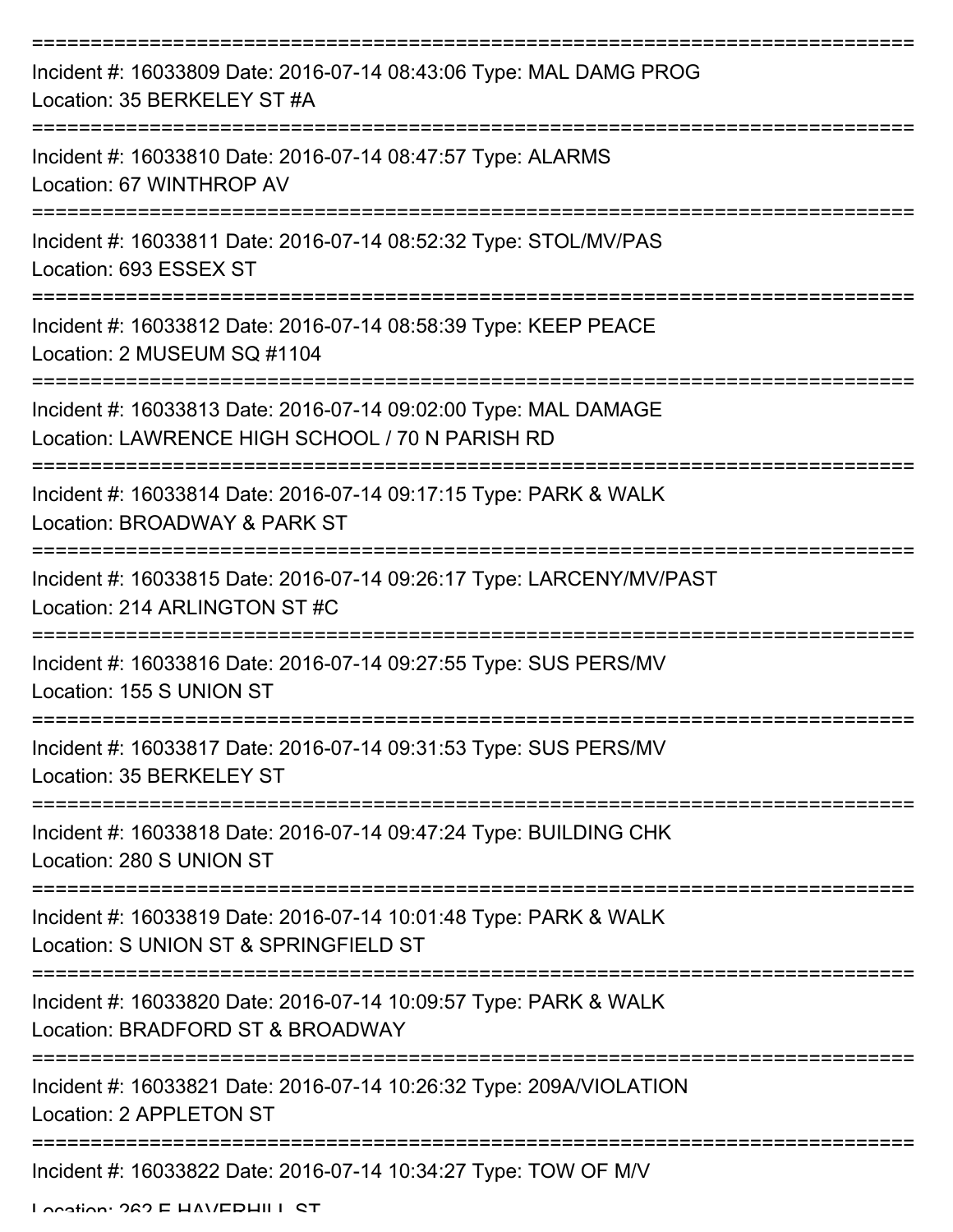| Incident #: 16033823 Date: 2016-07-14 10:35:15 Type: ALARM/BURG<br>Location: 43 JACKSON ST<br>==================================== |
|------------------------------------------------------------------------------------------------------------------------------------|
| Incident #: 16033824 Date: 2016-07-14 10:44:56 Type: NOTIFICATION<br>Location: 21 BOURQUE ST<br>---------------                    |
| Incident #: 16033825 Date: 2016-07-14 10:55:05 Type: SUS PERS/MV<br>Location: HAFFNERS CAR WASH / 330 S BROADWAY                   |
| Incident #: 16033826 Date: 2016-07-14 11:03:36 Type: M/V STOP<br>Location: BROADWAY & CONCORD ST                                   |
| Incident #: 16033827 Date: 2016-07-14 11:21:24 Type: M/V STOP<br>Location: BROADWAY & CONCORD ST                                   |
| Incident #: 16033828 Date: 2016-07-14 11:24:09 Type: M/V STOP<br>Location: BROADWAY & CONCORD ST                                   |
| Incident #: 16033829 Date: 2016-07-14 11:33:21 Type: PARK & WALK<br>Location: S UNION ST & SPRINGFIELD ST                          |
| Incident #: 16033830 Date: 2016-07-14 11:48:53 Type: WARRANT SERVE<br>Location: 439 S UNION ST #207B                               |
| Incident #: 16033831 Date: 2016-07-14 11:53:57 Type: STOL/MV/PAS<br>Location: 66 MELVIN ST                                         |
| Incident #: 16033832 Date: 2016-07-14 11:54:05 Type: MEDIC SUPPORT<br>Location: 530 BROADWAY FL 2                                  |
| Incident #: 16033833 Date: 2016-07-14 11:59:30 Type: GENERAL SERV<br>Location: LAWRENCE HIGH SCHOOL / 71 N PARISH RD               |
| Incident #: 16033834 Date: 2016-07-14 12:04:18 Type: MEDIC SUPPORT<br>Location: 49 CENTRE ST                                       |
| Incident #: 16033835 Date: 2016-07-14 12:09:15 Type: MEDIC SUPPORT<br>Location: 54 CAMBRIDGE ST                                    |
| Incident #: 16033836 Date: 2016-07-14 12:20:18 Type: M/V STOP<br>Location: ESSEX ST & MARGIN ST                                    |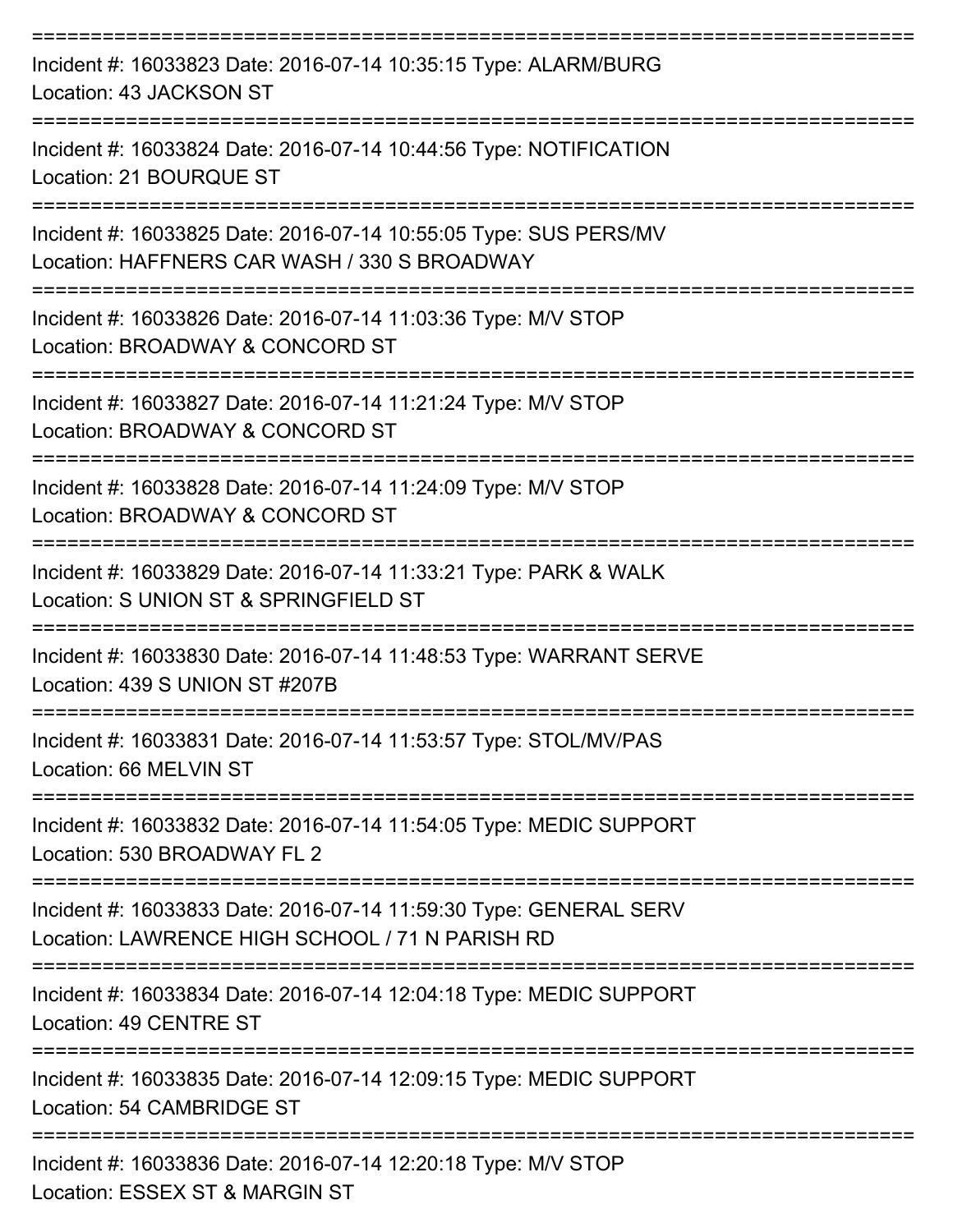| Incident #: 16033837 Date: 2016-07-14 12:28:40 Type: TOW OF M/V<br>Location: 154 UNION ST                                             |
|---------------------------------------------------------------------------------------------------------------------------------------|
| Incident #: 16033838 Date: 2016-07-14 12:29:41 Type: KEEP PEACE<br>Location: 19 KENDALL ST                                            |
| Incident #: 16033839 Date: 2016-07-14 12:32:36 Type: M/V STOP<br>Location: ESSEX ST & MARGIN ST<br>:==============================    |
| Incident #: 16033840 Date: 2016-07-14 12:40:08 Type: M/V STOP<br>Location: EATON ST & EVERETT ST                                      |
| Incident #: 16033841 Date: 2016-07-14 12:41:44 Type: M/V STOP<br>Location: 49 HIGH ST                                                 |
| Incident #: 16033842 Date: 2016-07-14 12:44:15 Type: DRUG VIO<br>Location: BIG N' BEEFY / 415 BROADWAY                                |
| ======================<br>Incident #: 16033843 Date: 2016-07-14 12:45:45 Type: M/V STOP<br>Location: 5WS174 / EVERETT ST & PACKARD ST |
| Incident #: 16033844 Date: 2016-07-14 12:55:59 Type: A&B PAST<br>Location: 33 WESLEY ST #1                                            |
| Incident #: 16033845 Date: 2016-07-14 13:04:55 Type: STOL/MV/PAS<br>Location: 25 FOSTER ST                                            |
| Incident #: 16033846 Date: 2016-07-14 13:05:09 Type: INVESTIGATION<br>Location: 90 LOWELL ST                                          |
| Incident #: 16033848 Date: 2016-07-14 13:06:11 Type: ALARM/BURG<br>Location: 9 POWERS ST                                              |
| Incident #: 16033847 Date: 2016-07-14 13:08:06 Type: INVEST CONT<br>Location: 62 HAMPSHIRE ST                                         |
| Incident #: 16033849 Date: 2016-07-14 13:10:41 Type: M/V STOP<br>Location: GRAFTON ST & WINTHROP AV                                   |
| Incident #: 16033850 Date: 2016-07-14 13:19:24 Type: M/V STOP<br>Location: BANK OF AMERICA / 67 WINTHROP AV                           |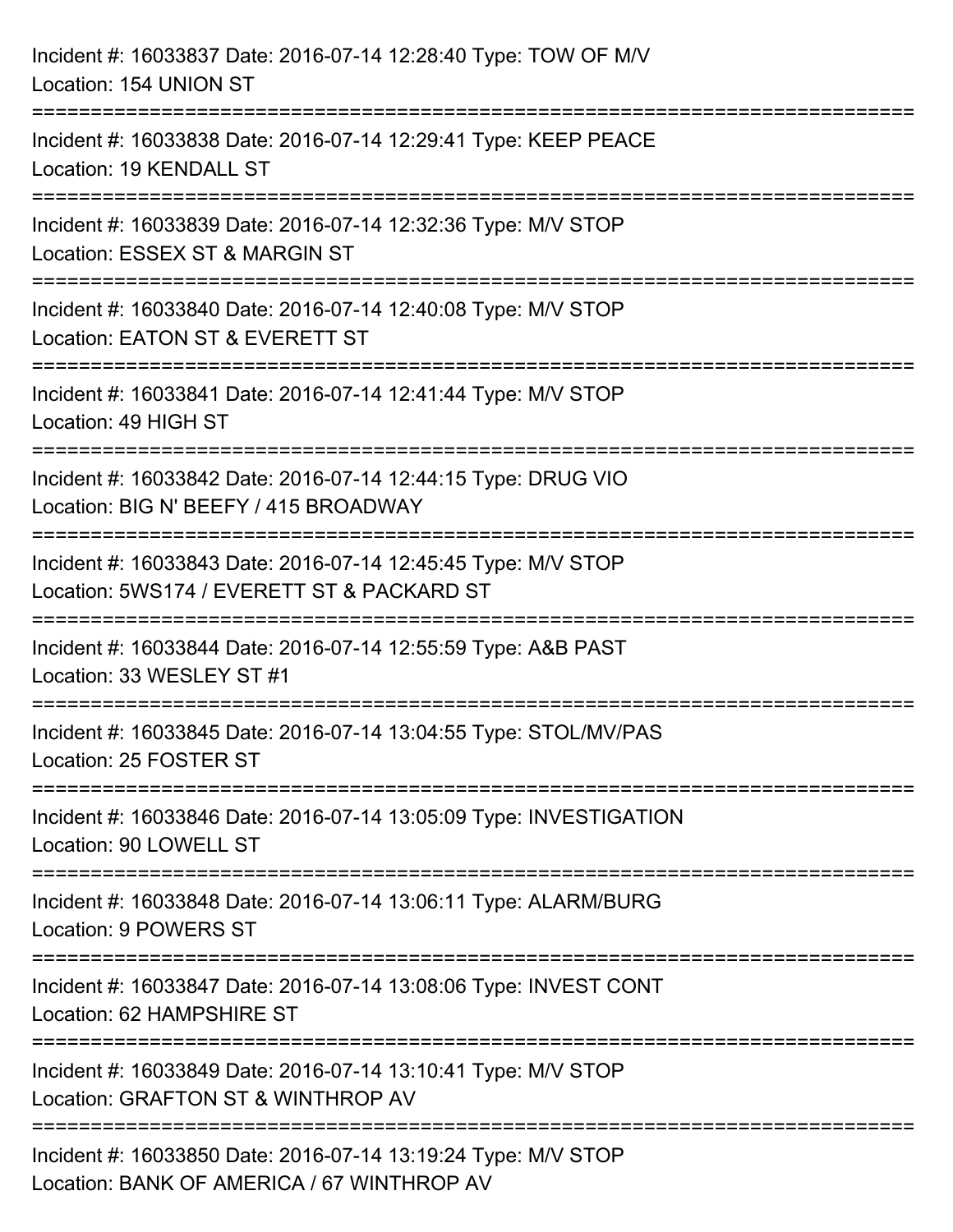| Incident #: 16033851 Date: 2016-07-14 13:27:41 Type: NOTIFICATION<br>Location: 84 JAMAICA ST #2                                                                       |
|-----------------------------------------------------------------------------------------------------------------------------------------------------------------------|
| :===================================<br>Incident #: 16033852 Date: 2016-07-14 13:31:38 Type: A&B D/W PAST<br>Location: 523 S UNION ST                                 |
| ---------------<br>Incident #: 16033853 Date: 2016-07-14 13:33:35 Type: LOUD NOISE<br>Location: 196 JACKSON ST #15                                                    |
| Incident #: 16033854 Date: 2016-07-14 13:46:40 Type: MAN DOWN<br>Location: BROADWAY AUTO TIRE / 348 BROADWAY<br>:=============================                        |
| Incident #: 16033856 Date: 2016-07-14 14:00:20 Type: AUTO ACC/NO PI<br>Location: AMESBURY ST & COMMON ST                                                              |
| Incident #: 16033855 Date: 2016-07-14 14:12:28 Type: M/V STOP<br>Location: FRANKLIN ST & LOWELL ST<br>--------------------------<br>--------------------------------- |
| Incident #: 16033857 Date: 2016-07-14 14:18:48 Type: A&B PAST<br>Location: 200 COMMON ST #6 FL BASEMENT                                                               |
| Incident #: 16033858 Date: 2016-07-14 14:27:30 Type: SHOPLIFTING<br>Location: 700 ESSEX ST                                                                            |
| Incident #: 16033859 Date: 2016-07-14 14:29:04 Type: MEDIC SUPPORT<br>Location: 193 MAPLE ST #4L                                                                      |
| Incident #: 16033860 Date: 2016-07-14 14:39:57 Type: MAN DOWN<br>Location: 12 METHUEN ST                                                                              |
| Incident #: 16033861 Date: 2016-07-14 14:44:41 Type: NEIGHBOR PROB<br>Location: 34 BELLEVUE ST #REAR C                                                                |
| Incident #: 16033862 Date: 2016-07-14 15:09:25 Type: 209A/SERVE<br>Location: 205 FARNHAM ST                                                                           |
| Incident #: 16033863 Date: 2016-07-14 15:28:19 Type: 209A/SERVE<br>Location: 9 ALBION ST                                                                              |
| Incident #: 16033864 Date: 2016-07-14 15:31:18 Type: MEDIC SUPPORT<br>Location: 88 MYRTLE ST                                                                          |

===========================================================================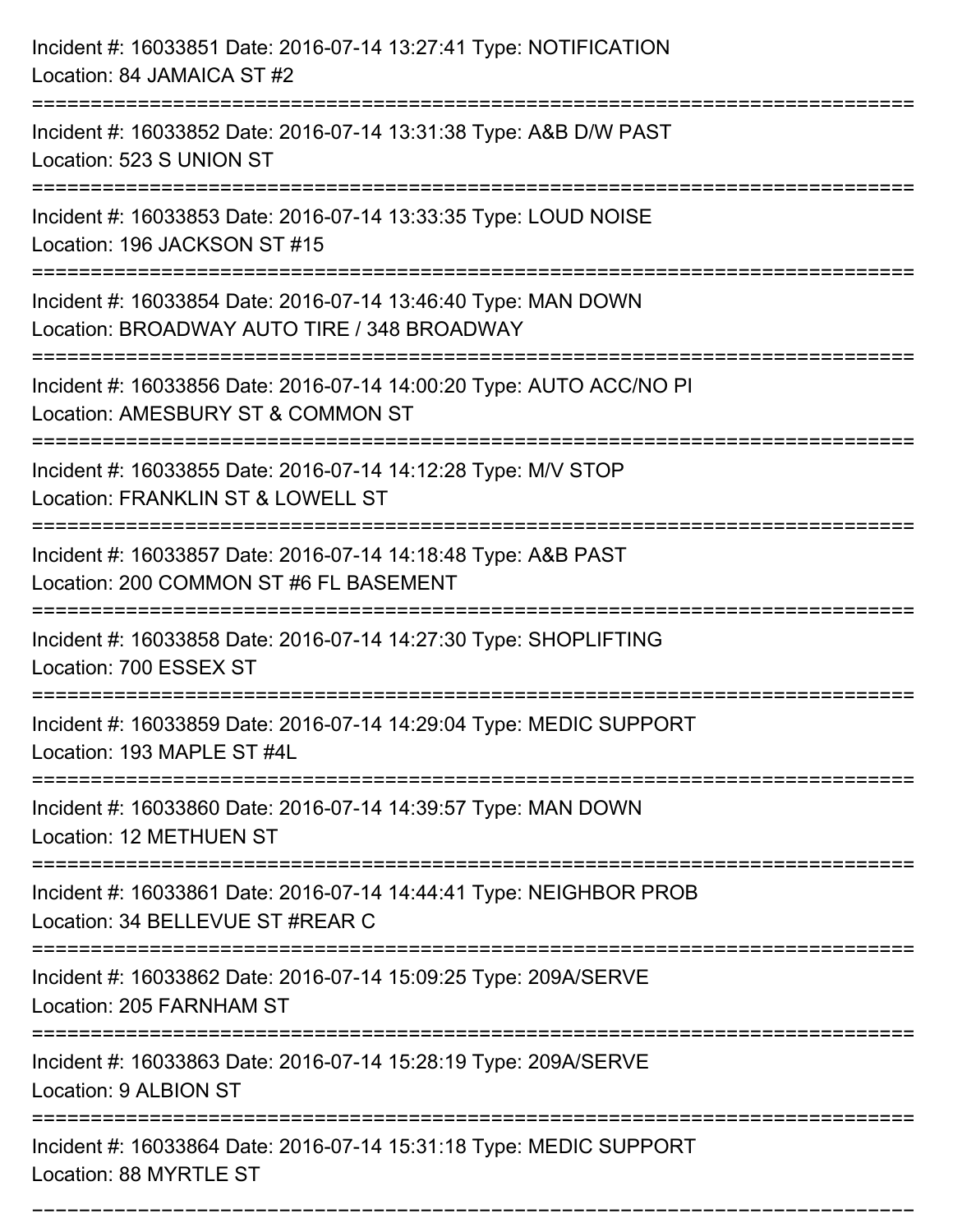| Incident #: 16033865 Date: 2016-07-14 15:41:29 Type: M/V STOP<br>Location: FARLEY ST & S BROADWAY                       |
|-------------------------------------------------------------------------------------------------------------------------|
| ;=======================<br>Incident #: 16033866 Date: 2016-07-14 15:42:00 Type: STOL/MV/PAS<br>Location: 9 E DALTON ST |
| Incident #: 16033867 Date: 2016-07-14 16:01:38 Type: COURT DOC SERVE<br>Location: 149 WATER ST                          |
| Incident #: 16033868 Date: 2016-07-14 16:05:17 Type: COURT DOC SERVE<br>Location: 56 HANCOCK ST                         |
| Incident #: 16033869 Date: 2016-07-14 16:05:19 Type: UNATENEDCHILD<br>Location: 18 FULTON ST                            |
| Incident #: 16033870 Date: 2016-07-14 16:11:35 Type: COURT DOC SERVE<br>Location: 60 BERNARD AV                         |
| Incident #: 16033871 Date: 2016-07-14 16:18:48 Type: MISSING PERS<br>Location: 354 HOWARD ST                            |
| Incident #: 16033872 Date: 2016-07-14 16:34:17 Type: MV/BLOCKING<br>Location: BROADWAY & LOWELL ST                      |
| Incident #: 16033873 Date: 2016-07-14 16:36:36 Type: SPECIAL CHECK<br>Location: GEISLER STATE POOL / 50 HIGH ST         |
| Incident #: 16033874 Date: 2016-07-14 16:48:01 Type: SPECIAL CHECK<br>Location: HIGGIN'S STATE POOL / CRAWFORD ST.      |
| Incident #: 16033875 Date: 2016-07-14 16:54:52 Type: INVEST CONT<br>Location: ENTERPRIZE RENT A CAR / 660 S UNION ST    |
| Incident #: 16033876 Date: 2016-07-14 17:08:34 Type: DISTURBANCE<br>Location: 95 NEWBURY ST FL 3                        |
| Incident #: 16033877 Date: 2016-07-14 17:10:11 Type: M/V STOP<br>Location: HAMPSHIRE ST & LOWELL ST                     |
| Incident #: 16033878 Date: 2016-07-14 17:15:15 Type: M/V STOP<br>Location: BROADWAY & LOWELL ST                         |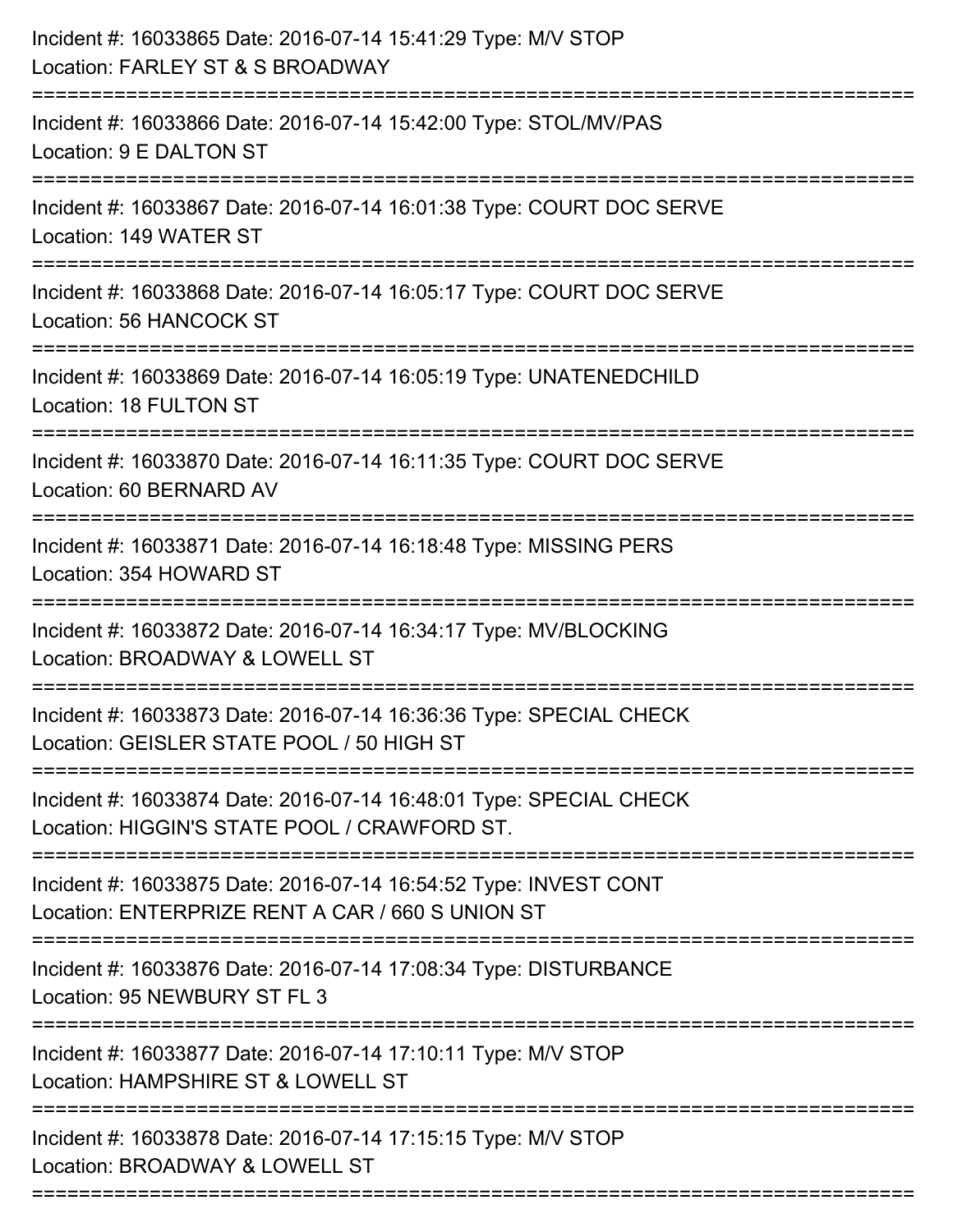Location: 523 S UNION ST

| Incident #: 16033879 Date: 2016-07-14 17:15:44 Type: M/V STOP<br>Location: BROADWAY & LOWELL ST        |
|--------------------------------------------------------------------------------------------------------|
| Incident #: 16033881 Date: 2016-07-14 17:16:48 Type: M/V STOP<br>Location: 205 BROADWAY                |
| Incident #: 16033882 Date: 2016-07-14 17:21:06 Type: M/V STOP<br>Location: BROADWAY & COMMON ST        |
| Incident #: 16033883 Date: 2016-07-14 17:22:29 Type: NEIGHBOR PROB<br>Location: 10 DIAMOND ST #15 FL 1 |
| Incident #: 16033884 Date: 2016-07-14 17:25:17 Type: M/V STOP<br>Location: FRANKLIN ST & LOWELL ST     |
| Incident #: 16033885 Date: 2016-07-14 17:27:11 Type: M/V STOP<br>Location: BROADWAY & LOWELL ST        |
| Incident #: 16033886 Date: 2016-07-14 17:31:10 Type: M/V STOP<br>Location: BROADWAY & LOWELL ST        |
| Incident #: 16033887 Date: 2016-07-14 17:36:19 Type: 209A/SERVE<br>Location: 95 NEWBURY ST             |
| Incident #: 16033888 Date: 2016-07-14 17:36:47 Type: M/V STOP<br>Location: BROADWAY & LOWELL ST        |
| Incident #: 16033891 Date: 2016-07-14 17:36:50 Type: LOST PROPERTY<br>Location: LAWRENCE ST & MAPLE ST |
| Incident #: 16033889 Date: 2016-07-14 17:37:40 Type: M/V STOP<br>Location: 101 NEWBURY ST              |
| Incident #: 16033890 Date: 2016-07-14 17:40:08 Type: M/V STOP<br>Location: BROADWAY & LOWELL ST        |
| Incident #: 16033892 Date: 2016-07-14 17:47:47 Type: DOMESTIC/PAST<br>Location: 3 WYMAN ST FL 1        |
|                                                                                                        |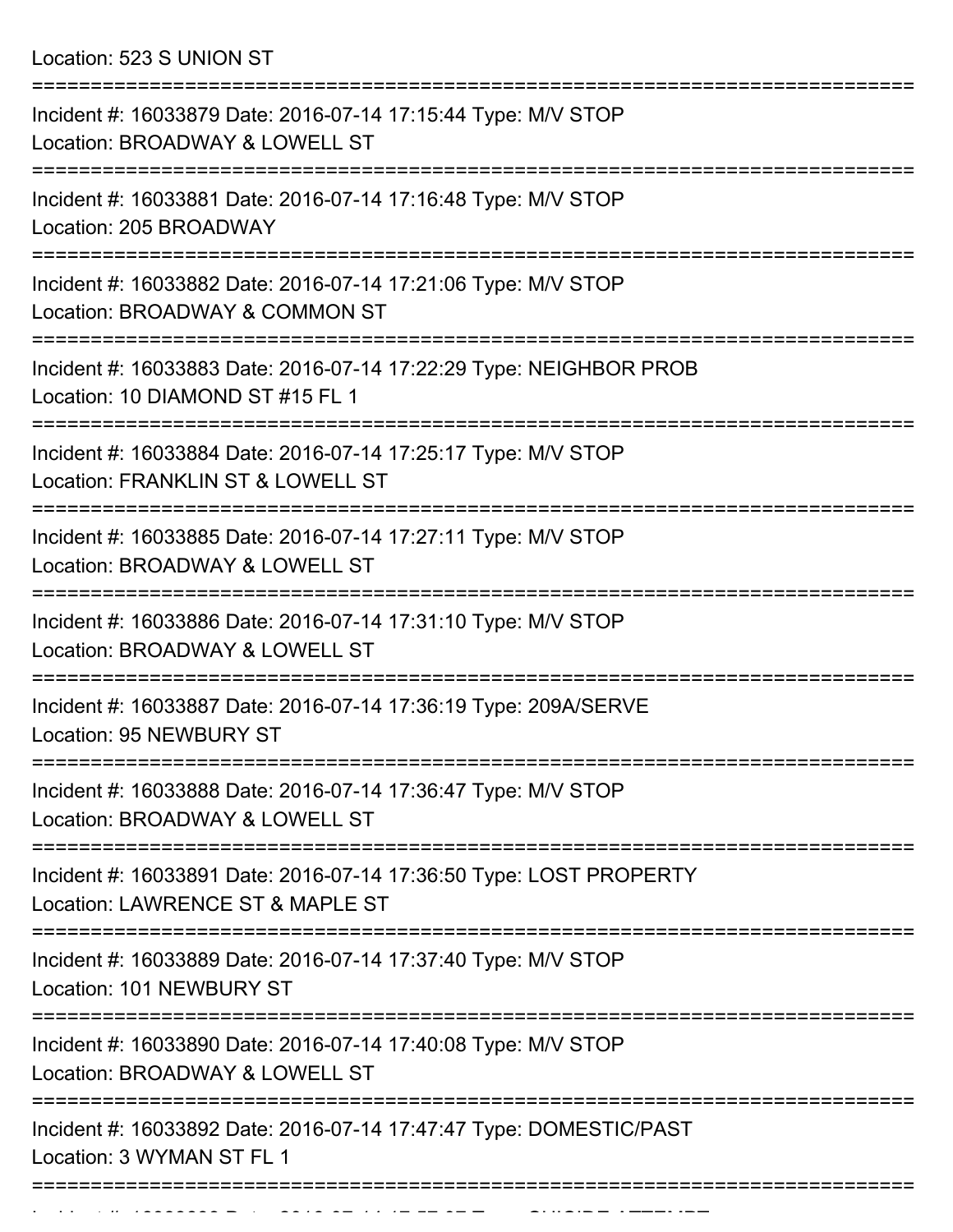Location: 178 E HAVERHILL ST #E FL 3

| Incident #: 16033894 Date: 2016-07-14 18:03:47 Type: ALARM/BURG<br>Location: HEAVENLY DONUTS / 262 ESSEX ST                     |
|---------------------------------------------------------------------------------------------------------------------------------|
| Incident #: 16033895 Date: 2016-07-14 18:05:00 Type: COURT DOC SERVE<br>Location: 149 WATER ST                                  |
| Incident #: 16033896 Date: 2016-07-14 18:06:18 Type: COURT DOC SERVE<br>Location: 56 HANCOCK ST                                 |
| Incident #: 16033897 Date: 2016-07-14 18:07:35 Type: COURT DOC SERVE<br>Location: 90 LOWELL ST<br>-----------------             |
| Incident #: 16033899 Date: 2016-07-14 18:12:06 Type: MV/BLOCKING<br>Location: 95 WILLIAM ST                                     |
| Incident #: 16033898 Date: 2016-07-14 18:12:14 Type: EXTRA SURVEIL<br>Location: BOAT RAMP / EVERETT ST                          |
| Incident #: 16033900 Date: 2016-07-14 18:14:47 Type: 209A/SERVE<br>Location: 6 SPRINGFIELD ST                                   |
| Incident #: 16033901 Date: 2016-07-14 18:16:55 Type: GENERAL SERV<br>Location: 248 BROADWAY                                     |
| Incident #: 16033902 Date: 2016-07-14 18:23:30 Type: DRUG VIO<br>Location: LINDEN ST & PEARL ST                                 |
| Incident #: 16033903 Date: 2016-07-14 18:29:03 Type: LARCENY/PAST<br>Location: WALGREENS / 220 S BROADWAY                       |
| Incident #: 16033904 Date: 2016-07-14 18:29:52 Type: EXTRA SURVEIL<br>Location: CENTRAL CATHOLIC HIGH SCHOOL / 300 HAMPSHIRE ST |
| Incident #: 16033905 Date: 2016-07-14 18:31:25 Type: EXTRA SURVEIL<br>Location: FROST SCHOOL / 33 HAMLET ST                     |
| Incident #: 16033907 Date: 2016-07-14 18:38:28 Type: M/V STOP<br>Location: HAMPSHIRE ST & TREMONT ST                            |
|                                                                                                                                 |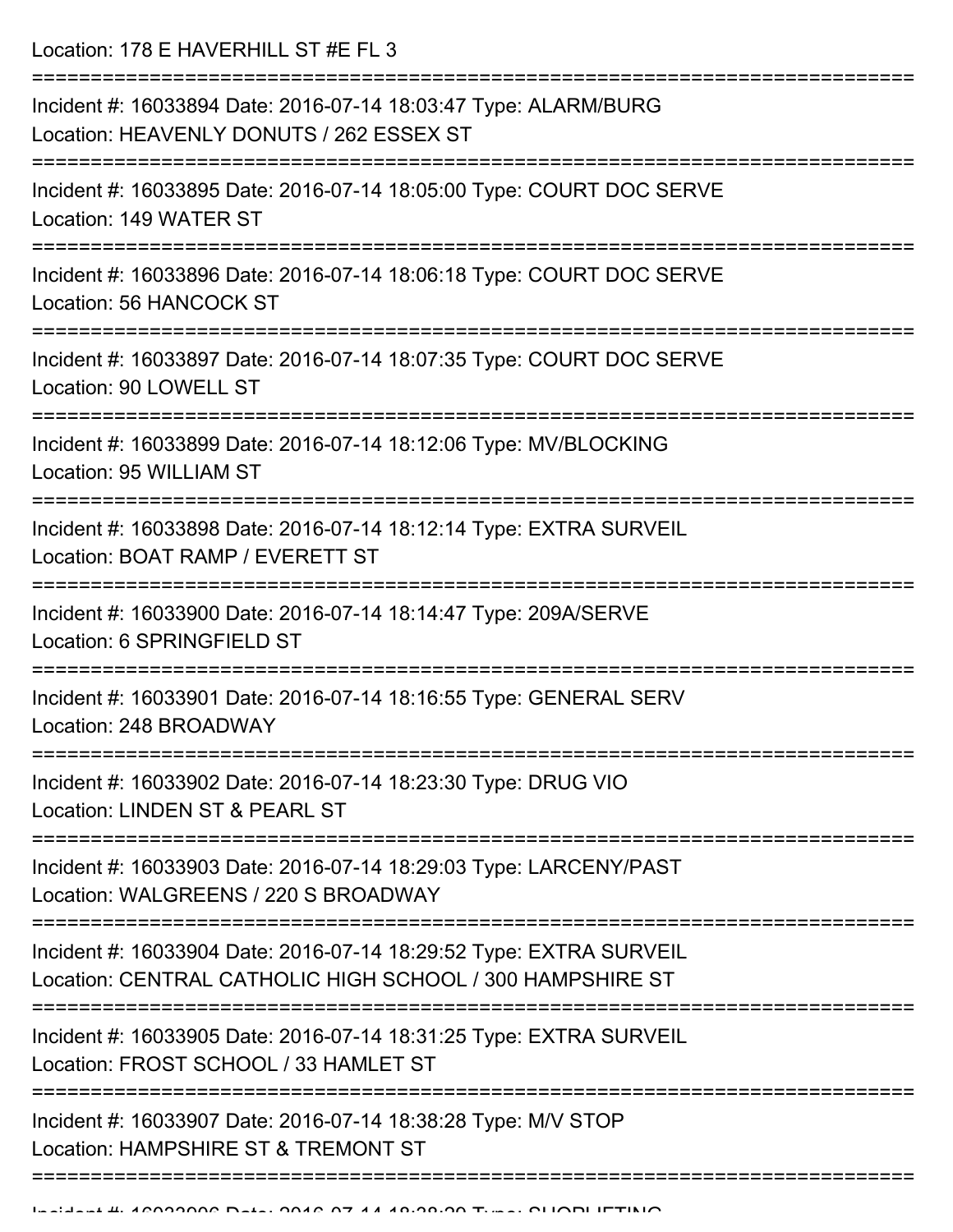| Location: DEMOULAS MARKET / 700 ESSEX ST                                                                                                                          |
|-------------------------------------------------------------------------------------------------------------------------------------------------------------------|
| Incident #: 16033908 Date: 2016-07-14 18:39:27 Type: LARCENY/PAST<br><b>Location: 40 LAWRENCE ST</b>                                                              |
| Incident #: 16033909 Date: 2016-07-14 18:57:31 Type: FIRE WORKS<br>Location: DOYLE ST & WATER ST                                                                  |
| Incident #: 16033910 Date: 2016-07-14 18:58:41 Type: DISTURBANCE<br>Location: 101 SHAWSHEEN RD                                                                    |
| Incident #: 16033911 Date: 2016-07-14 19:03:11 Type: SUS PERS/MV<br>Location: 4 UNION ST                                                                          |
| Incident #: 16033912 Date: 2016-07-14 19:20:57 Type: UNATENEDCHILD<br>Location: 40 WEARE ST                                                                       |
| :================================<br>--------------------------<br>Incident #: 16033913 Date: 2016-07-14 19:31:49 Type: HIT & RUN PED<br>Location: 53 BELLEVUE ST |
| Incident #: 16033914 Date: 2016-07-14 19:51:30 Type: 209A/SERVE<br>Location: 286 BROADWAY                                                                         |
| Incident #: 16033915 Date: 2016-07-14 19:57:27 Type: M/V STOP<br>Location: 61 NEWBURY ST                                                                          |
| Incident #: 16033916 Date: 2016-07-14 20:16:19 Type: SUS PERS/MV<br>Location: WALGREENS / 135 BROADWAY                                                            |
| Incident #: 16033917 Date: 2016-07-14 20:29:12 Type: DISORDERLY<br>Location: HIGGINS STATE POOL / 180 CRAWFORD ST                                                 |
| Incident #: 16033918 Date: 2016-07-14 20:29:58 Type: NOISE ORD<br>Location: 265 JACKSON ST                                                                        |
| Incident #: 16033919 Date: 2016-07-14 21:08:59 Type: NOISE ORD<br>Location: 12 TEXAS AV                                                                           |
| Incident #: 16033920 Date: 2016-07-14 21:27:15 Type: LARCENY/PAST<br>Location: 198 LAWRENCE ST                                                                    |
| Incident #: 16033921 Date: 2016-07-14 21:28:55 Type: A&B D/W PAST                                                                                                 |